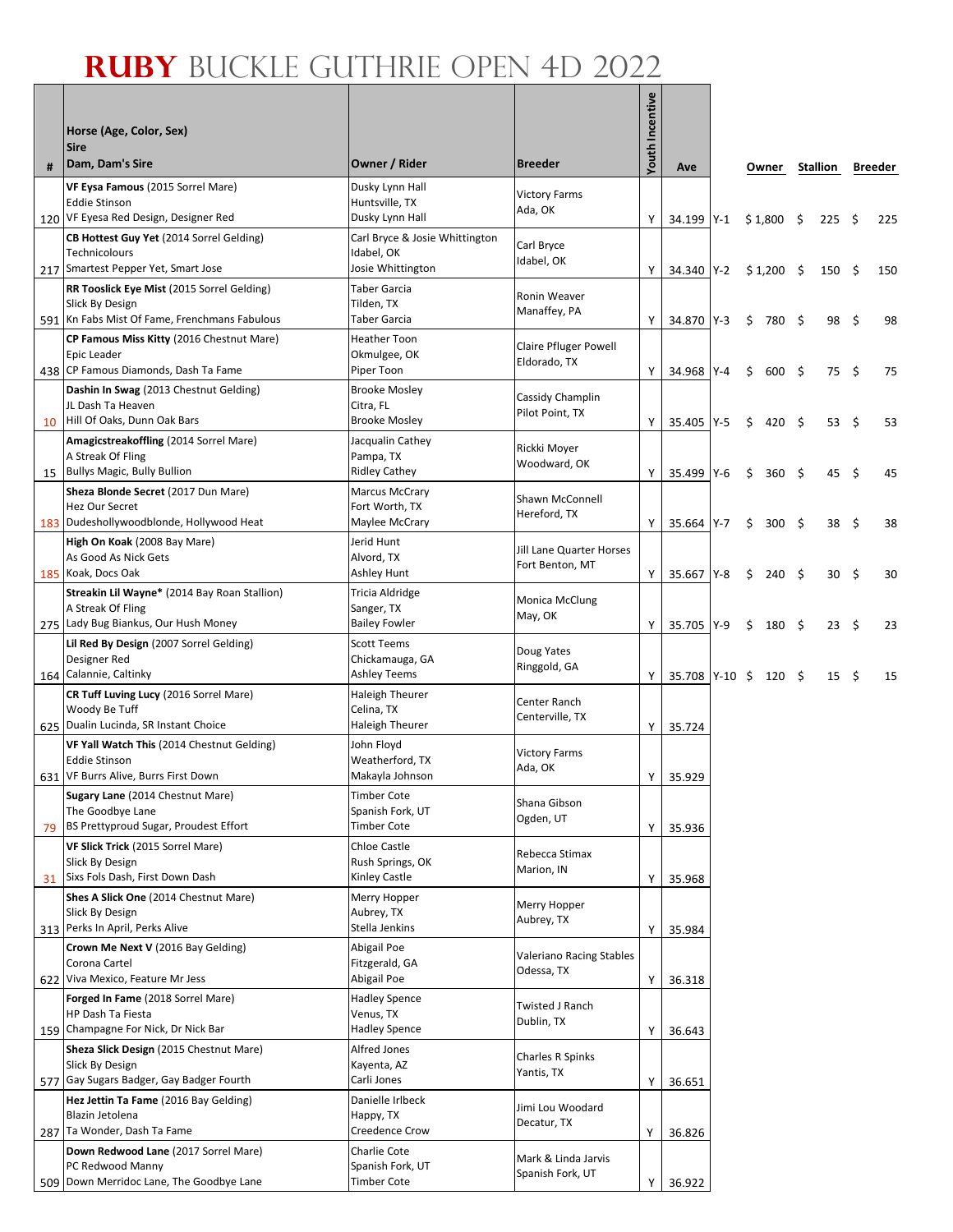| #  | Horse (Age, Color, Sex)<br><b>Sire</b><br>Dam, Dam's Sire                                                 | Owner / Rider                                                 | <b>Breeder</b>                                  | <b>Youth Incentive</b> | Ave    |
|----|-----------------------------------------------------------------------------------------------------------|---------------------------------------------------------------|-------------------------------------------------|------------------------|--------|
|    | Bobbysocks (2015 Bay Mare)<br><b>BHR Frenchies Socks</b><br>161 Bids April Twist, Dinks Double Bid        | Linda Jett Mosley<br>Vidalia, GA<br>Savannah Amos             | Andy E McClure<br>Palmetto, GA                  | Y                      | 36.931 |
|    | Guns Fancy Fling (2010 Bay Roan Mare)<br>A Streak Of Fling<br>266 Guns Fancy Chex, Nu Chex To Cash        | <b>Heather Leeper</b><br>Wilmore, KS<br>Alida Leeper          | Cathi T Carrol<br>Edmond, OK                    | Y                      | 36.989 |
|    | My Flings On Fire (2014 Bay Gelding)<br>A Streak Of Fling<br>136 My Frosted Firewater, No Fade Wranglers  | <b>Check L Performance Horses</b><br>Wilmore, KS<br>Axi Payne | Charla Wooten<br>Willis, TX                     | Υ                      | 37.549 |
|    | SixxGun Fury (2015 Bay Mare)<br>Furyofthewind<br>137 Karen Sixx, Streakin La Jolla                        | Abigail Poe<br>Fitzgerald, GA<br>Abigail Poe                  | Leonel Nordhausen Jr<br>Mission, TX             | Υ                      | 37.750 |
|    | Daddy B Proud (2011 Sorrel Gelding)<br>JB Proud N Famous<br>262 RGR Whos Your Daddy, Intents And Purposes | McKensy Topham<br>Delta, UT<br><b>Summer Owens</b>            | Bobbi J Scott<br>Trout Creek, MT                | Υ                      | 37.801 |
|    | Traffics Pistol Guy (2014 Bay Gelding)<br><b>Traffic Guy</b><br>102 Ms Lacy Mercedes, Mr Black Mercedes   | Jamie & Karen Shock<br>Thorndale, TX<br><b>Riley Shock</b>    | Terrie F Zizzo<br>Belton, TX                    | Υ                      | 37.863 |
|    | U Bet Ima Looker (2017 Brown Mare)<br>Irish Pay<br>16 Streakin Lil Sadie, A Streak Of Fling               | Brad & Karly Knight<br>Roosevelt, UT<br>Jordynn Knight        | Dorothy L Bligh<br>Norris, SD                   | Υ                      | 38.962 |
|    | Runnin With Wings (2016 Sorrel Gelding)<br>JL Dash Ta Heaven<br>353 Nicki Nick Bar, Colonel Azucar        | London Gorham<br>Cotulla, TX<br>London Gorham                 | Jud Little<br>Ardmore, OK                       | Υ                      | 39.043 |
|    | Pop The Bubbly (2017 Bay Gelding)<br>Furyofthewind<br>557 Champagne Fame, Dash Ta Fame                    | Alissa Flores<br>Laredo, TX<br>Alissa Flores                  | Copper Spring Ranch<br>Tularosa, NM             | Y                      | 39.421 |
|    | Mts Mister Brilliant (2010 Brown Gelding)<br>Ivory James<br>330 Addietakesall, Takin On Thecash           | <b>Cale Neisius</b><br>Okmulgee, OK<br><b>Cale Neisius</b>    | Michael T Samples<br>Abilene, KS                | Υ                      | 40.128 |
|    | Slick French Mimosa (2016 Black Mare)<br>Slick By Design<br>394 Native French Girl, Frenchmans Guy        | Savannah Shumpert<br>Mooreville, MS<br>Savannah Shumpert      | Shannon Renee<br>Akerstrom<br>Potter Valley, CA | Υ                      | 40.161 |
|    | <b>KM Famous Sniper</b> (2016 Sorrel Gelding)<br>First Down French<br>424   Dash Ta Fantasy, Dash Ta Fame | Lilly Lohmann<br>Winnsboro, TX<br>Lilly Lohmann               | Katie McCaslan<br>Raisin City, CA               | Υ                      | 40.349 |
| 70 | Go SweetEddie (2010 Sorrel Mare)<br><b>Eddie Stinson</b><br>Go Sweet Dust, Mr Raisin Dust                 | Sibyl Bass<br>Edgewood, TX<br>Sibyl Bass                      | Dennis & Dawnee Mhire<br>San Antonio, TX        | Υ                      | 40.466 |
|    | Guys Special Effort (2007 Palomino Mare)<br>Frenchmans Guy<br>160 Some Kinda Keeper, Special Effort       | Mesquite Ridge Farm<br>Burbank, OK<br>Ella Jackson            | Tyrell R Moody<br>Letcher, SD                   | Υ                      | 40.628 |
|    | Miss Rocking Vodka (2018 Chestnut Mare)<br>Triple Vodka<br>199 Miss King Gin, My Masster Gin              | Julia Leao<br>Gainesville, TX<br>Julia Leao                   | Alyssa Loflin<br>Florence, CO                   | Υ                      | 40.640 |
|    | A Fancy Guy (2002 Palomino Gelding)<br>Frenchmans Guy<br>215 WYO Fancy Pants, Tee J Bandito Finger        | Kyndall Pedone<br>Sunset, TX<br>Kyndall Pedone                | Doug Parsons<br>Rapid City, SD                  | Υ                      | 40.810 |
|    | Traffics Vegas Trip (2015 Bay Gelding)<br><b>Traffic Guy</b><br>167 Touche Touche, Oklahoma Fuel          | Setting Sun Ranch<br>Nephi, UT<br>Paisley Humphrey            | Dana Lynn Darnell<br>Weimar, TX                 | Υ                      | 40.964 |
|    | UX Smooth Stevi (2014 Palomino Mare)<br>A Smooth Guy<br>429 UX Firewater Lizzie, Firewater Frost          | Chris & Becky Pearson<br>Broken Bow, NE<br>Gracie Pearson     | Marlin & Jinx Maude<br>Hermosa, SD              | Υ                      | 41.054 |
|    | Penny For Ur Flit (2013 Palomino Mare)<br>JL Dash Ta Heaven<br>513 Fashion Star Flit, Firewater Flit      | Melora Potter<br>Marion, KY<br>Karsyn Potter                  | Dan & Kasey Etbauer<br>Goodwell, OK             | Υ                      | 41.143 |
|    | Riptide Rider (2014 Brown Gelding)<br><b>Winners Version</b><br>122 A Fast Runaway, Make It Anywhere      | Brad & Karly Knight<br>Roosevelt, UT<br>Jordynn Knight        | A&C Racing and Roping<br>Roosevelt, UT          | Υ                      | 41.144 |

**Ave Owner Stallion Breeder**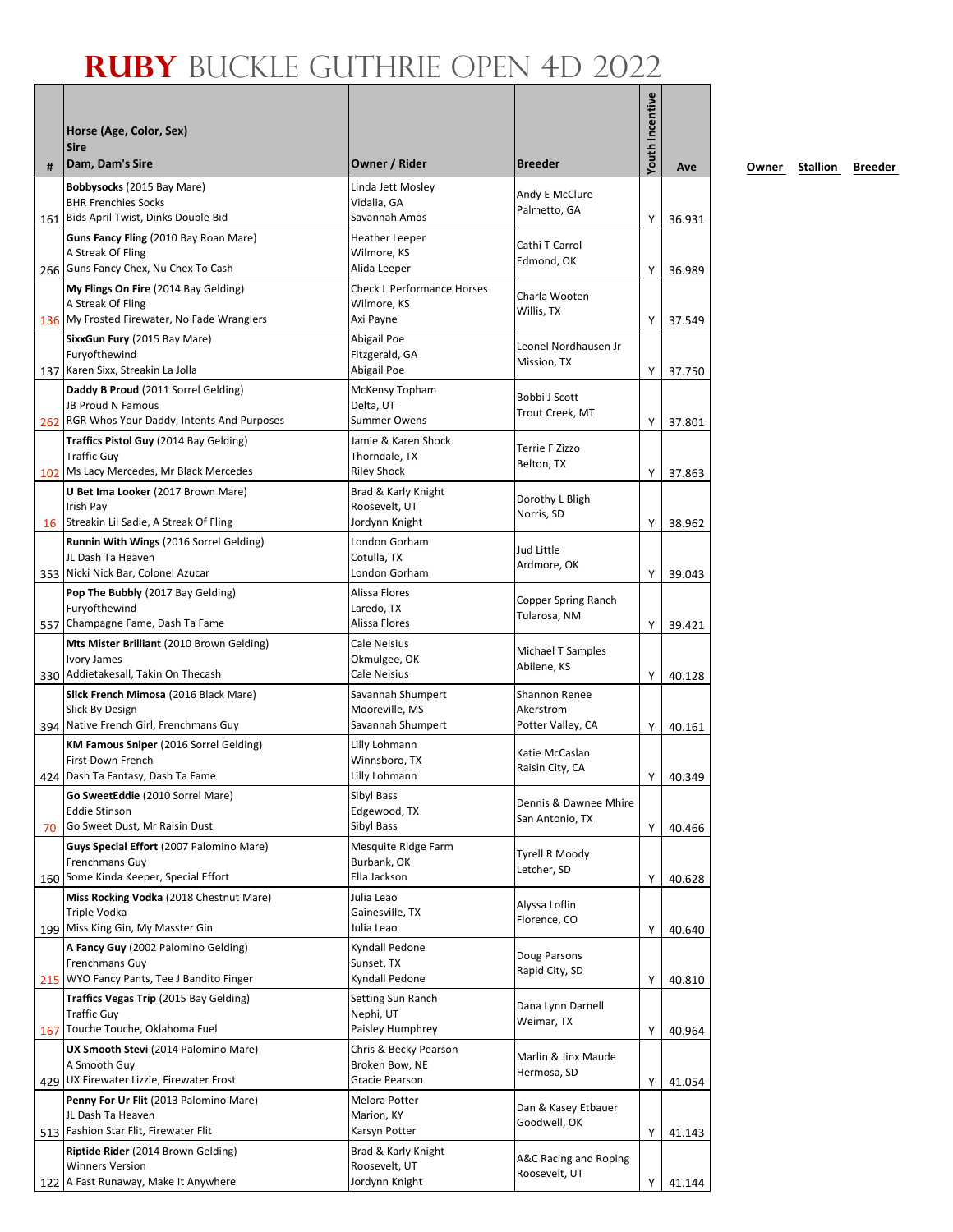| #   | Horse (Age, Color, Sex)<br><b>Sire</b><br>Dam, Dam's Sire                                                       | Owner / Rider                                                     | <b>Breeder</b>                                                  | Youth Incentive | Ave              |
|-----|-----------------------------------------------------------------------------------------------------------------|-------------------------------------------------------------------|-----------------------------------------------------------------|-----------------|------------------|
|     | Heavens Last Stand (2017 Sorrel Mare)<br>JL Dash Ta Heaven                                                      | <b>Scott Teems</b><br>Chickamauga, GA                             | Jud Little<br>Ardmore, OK                                       |                 |                  |
| 80  | The Last Of The Cash, Cash Not Credit<br>Breezy PYC (2015 Brown Mare)<br>PYC Paint Your Wagon                   | <b>Ashley Teems</b><br>Richard Johnson<br>Morning View, KY        | Keith Carol<br>Washington, OK                                   | Υ               | 41.289           |
| 28  | Wind N My Sails, Okey Dokey Dale<br>Bar B Frenchmansfame (2015 Sorrel Gelding)<br>Frenchmans Guy                | Jada Johnson<br>Skylar Curtis<br>Angleton, TX                     | Don & Beverly Burdette<br>Lufkin, TX                            | Υ               | 41.517           |
|     | 304 Miss Mitos Whiskey, Dash Ta Fame<br>MCMFirenFrenchFergie (2018 Gray Mare)<br><b>Firewater Canyon</b>        | Skylar Curtis<br>Wendie Scheidle<br>French Village, MO            | Pamela Post<br>Spencerville, OH                                 | Υ               | 41.801           |
|     | 162 Omeomyo, Frenchmasn Guy<br>Straight Up Smooth (2015 Buckskin Mare)<br>A Smooth Guy                          | Savanna Shumpert<br>Kristine & Josh Jacobsen<br>Weatherford, TX   | Mike Oden Cattle Co.                                            | Y               | 42.431           |
| 21  | Up Straight, Lean With Me<br>Sexy White Socks (2016 Bay Mare)<br><b>Prime Talent</b>                            | Cienna Jacobsen<br><b>PJ</b> Cutters<br>Fort Worth, TX            | Williams, AZ<br>Copper Spring Ranch                             | Y               | 42.897           |
|     | 444 Shez Easy On The Eyes, Frenchmans Guy<br>Gamble On Tres (2015 Sorrel Gelding)                               | <b>Bailey Donahoo</b><br>Janee' Ornelas                           | Bozeman, MT<br>Janet McKinnerney                                | Y               | 43.168           |
|     | <b>Tres Seis</b><br>135 Sporty Ways, Separitst<br>Yabba Dabba Voo Doo (2005 Palomino Gelding)                   | Weatherford, TX<br><b>Bailey Donahoo</b><br>Lauren Magdeburg      | Hondo, TX<br>Bill & Debbie Myers                                | Υ               | 43.367           |
|     | Frenchmans Guy<br>233 Voo Doo Martha, Marthas Six Moons<br><b>Spitfire Stoli</b> (2017 Sorrel Mare)             | Roland, OK<br><b>Finley Magdeburg</b><br>Erin Chrisman            | St Onge, SD                                                     | Υ               | 43.941           |
|     | Stoli<br>215 Veva Six, Streakin Six                                                                             | Kaplan, LA<br>Ella Jackson                                        | Darrell Williams<br>Houston, TX                                 | Y               | 44.242           |
|     | Toast Ur Socks Off (2016 Sorrel Mare)<br><b>BHR Frenchies Socks</b><br>592 Toast Your Bug, Raise Your Glass     | Jeremy & Falisha Bowers<br>Woodward, OK<br><b>McKynlie Bowers</b> | Lyndsey J Myers<br>Tolar, TX                                    | Υ               | 44.844           |
|     | Noshoesnosoxnoproblm (2013 Bay Gelding)<br><b>BHR Frenchies Socks</b><br>212 Bids April Twist, Dinks Double Bid | Linda Jett Mosley<br>Vidalia, GA<br>Charlie Cox                   | Andy E McClure<br>Palmetto, GA                                  | Υ               | 45.926           |
|     | Lil French Flirt (2017 Red Roan Gelding)<br>French Streaktovegas<br>616 Lil Peppy Valentine, Major Sam Peppy    | Ken White<br>Chatham, IL<br>Kynzli Miller                         | Ken White<br>Chatham, IL                                        | Y               | 45.962           |
| 638 | JJJ Roscoe Bullyfame (2010 Bay Gelding)<br><b>Eddie Stinson</b><br><b>GCH Ballerina, Bully Bullion</b>          | Jeannie Baldwin<br>Lufkin, TX<br>Jakup Bender                     | Jeannie Baldwin<br>Lufkin, TX                                   | Υ               | 46.103           |
|     | Mutton Bustin (2017 Bay Gelding)<br>Furyofthewind<br>166 Madison Corona, Corona Cocktail                        | <b>Blake Weve</b><br>Enid, OK<br><b>Madison Weve</b>              | Casey Calais<br>Vinton, LA                                      | Υ               | 46.408           |
|     | Classy Traffic Gal (2014 Palomino Mare)<br><b>Traffic Guy</b><br>333 Rakin in Class, Rakin In The Cash          | Jocelyn Ferguson<br>Bartlett, TX<br>Jaycee Ferguson               | Kendra D/Kenny & Pam<br>Elliott<br>Seminole, OK                 | Υ               | 46.781           |
|     | BT Scoredlolastinson (2014 Bay Mare)<br><b>Eddie Stinson</b><br>462 Scored Big Time, Even The Score             | Molly Steffen<br>Hico, TX<br>Kimber Steffen                       | <b>Bridget Thomas</b><br>Combine, TX                            |                 |                  |
|     | Snazzy Lil Dasher (2012 Sorrel Mare)<br>JL Dash Ta Heaven<br>356 Snazzy Nazzy, Relagate                         | Danielle Irlbeck<br>Happy, TX<br>Creedence Crow                   | Jud Little<br>Ardmore, OK                                       | Υ<br>Υ          | 47.064<br>47.202 |
|     | KM Perksofbeinfrench (2011 Palomino Gelding)<br>First Down French<br>316 Silk Perks, Dash For Perks             | <b>Heather Toon</b><br>Okmulgee, OK<br>Piper Toon                 | Katie McCaslan<br>Raisin City, CA                               | Υ               | 47.212           |
|     | Dashing Nonstop (2016 Sorrel Mare)<br>Dashin Dynamo<br>433 Firen Nonstop, Firem Jet                             | Landry Rice<br>Floyds Knobs, IN                                   | Alexander Ranee<br>Nacogdoches, TX                              |                 |                  |
| 247 | Twobigfourmybritches (2015 Sorrel Mare)<br><b>Tres Seis</b><br>KPS Pockets Of Fire, Firewater Flit              | Landry Rice<br>Setting Sun Ranch<br>Nephi, UT<br>Paisley Humphrey | <b>Steel Gang Quarter</b><br><b>Horses LLC</b><br>Newellton, LA | Υ<br>Y          | 47.472<br>47.581 |

**Ave Owner Stallion Breeder**